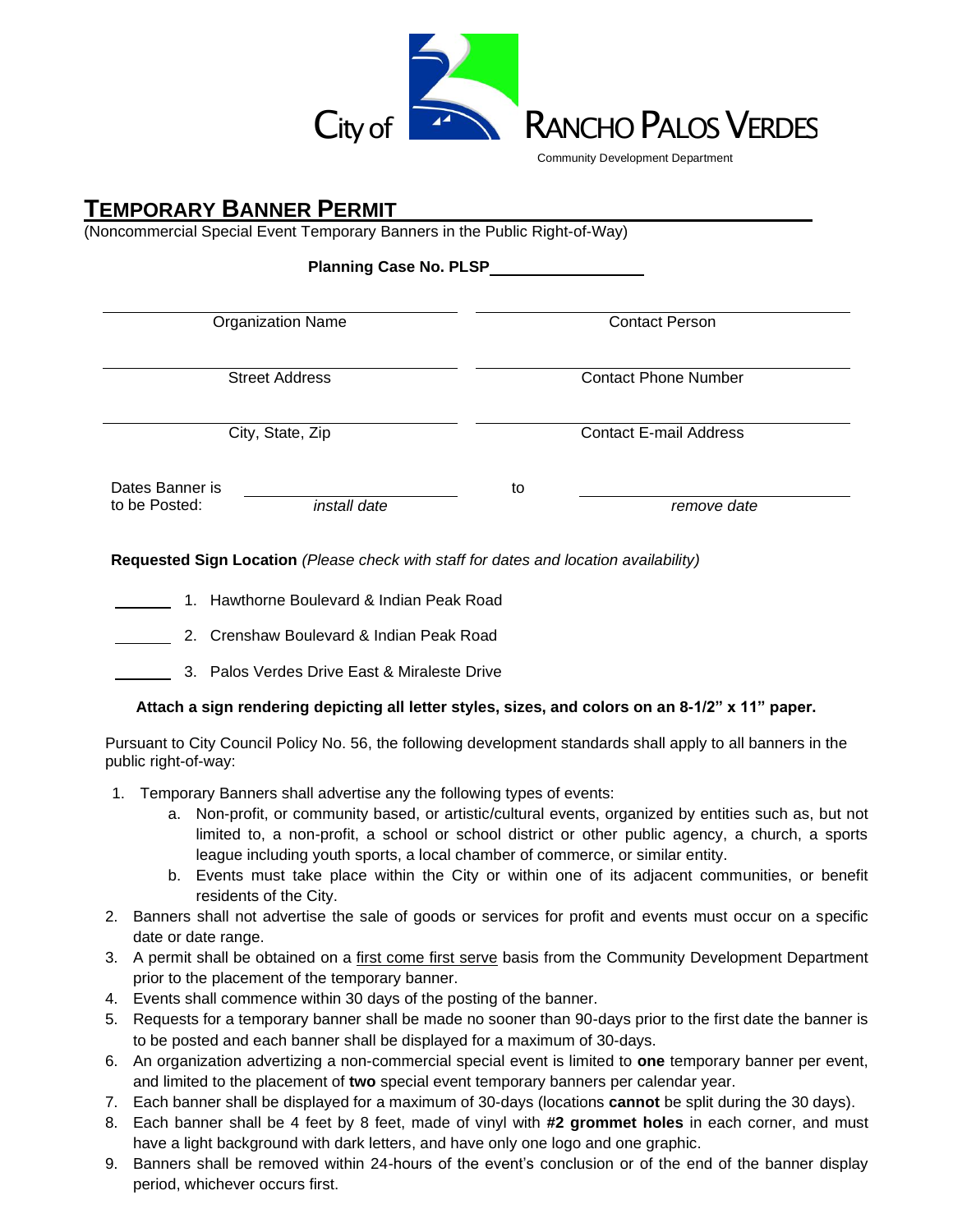10. Banners must be clean and in good repair at all times.

*I certify that the information and materials contained in this application are accurate and complete, and that I agree to all associated Conditions of Approval for the placement of one temporary banner within the public right-of-way.*

Signature of applicant Date Date Date Date

# **Temporary Banner Permit Information**

## **AVAILABLE LOCATIONS:**

#### **1) Hawthorne Blvd & Indian Peak Road** The banner structure is located next to the sidewalk Walton's Autoin front of the chain-link fence along Hawthorne Hawthorne Blvd Blvd, facing Indian Peak Road. **Peninsula** Shopping **Center 2) Crenshaw Blvd & Indian Peak Road** Deep Valley Dr The banner structure is located next to the sidewalk along Crenshaw Blvd, facing Indian Peak Road, Rancho Palos across the street from Rancho Palos Verdes Verdes Preschool & haw Blvd Preschool & Kindergarten. Kindergarten Middlecrest Rd

**3) Palos Verdes Dr E & Miraleste Drive** The banner structure is located off the street along Palos Verdes Drive East, between the trees, facing Miraleste Drive and the Fire Department.



**PLEASE OBSERVE ALL TRAFFIC AND PARKING LAWS WHEN INSTALLING AND REMOVING YOUR TEMPORARY BANNER.**